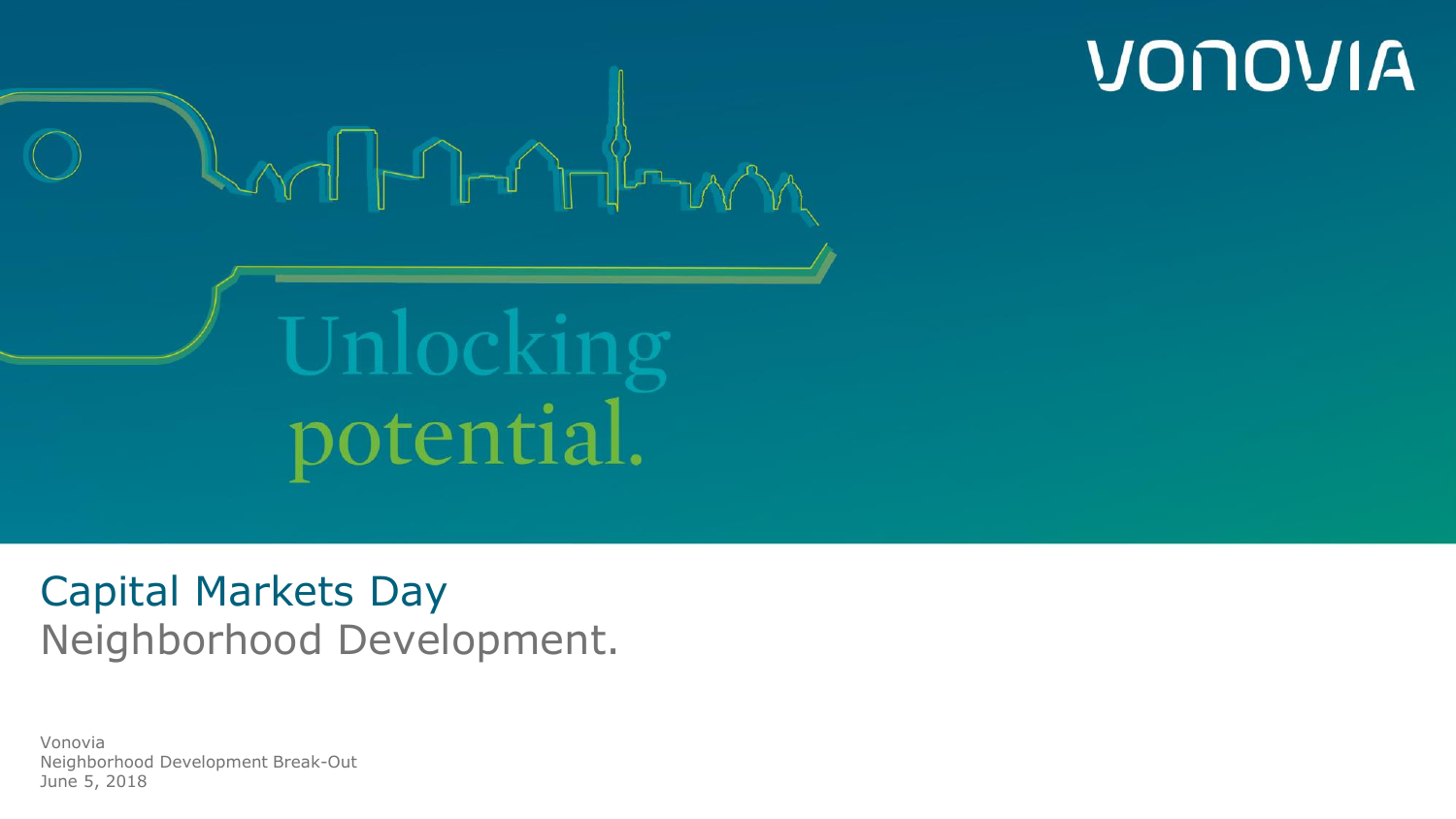



Neighborhood development

Berlin Tegel Ziekowkiez

Excursus: cooperation with Johanniter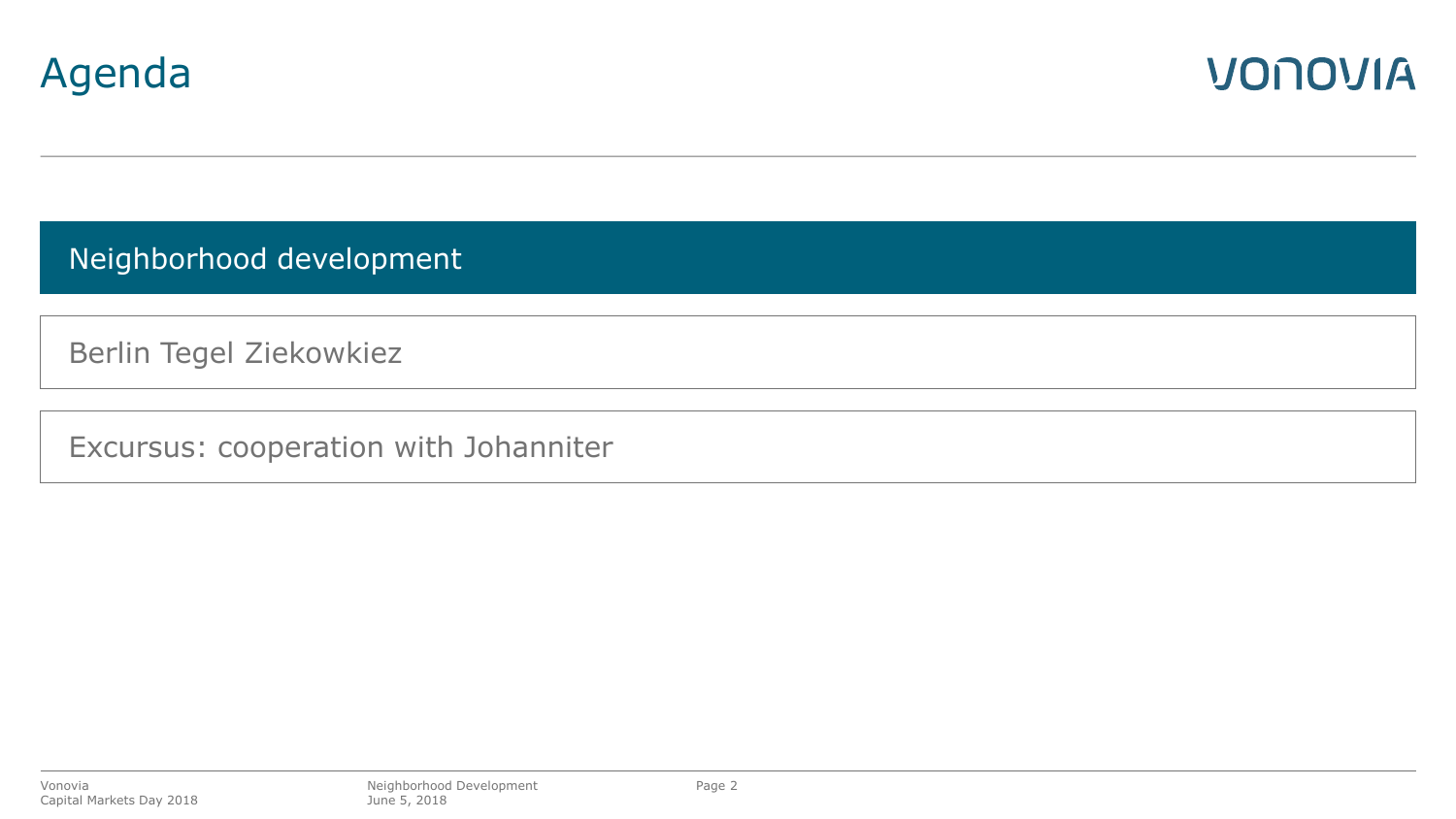#### Regional structure in Germany



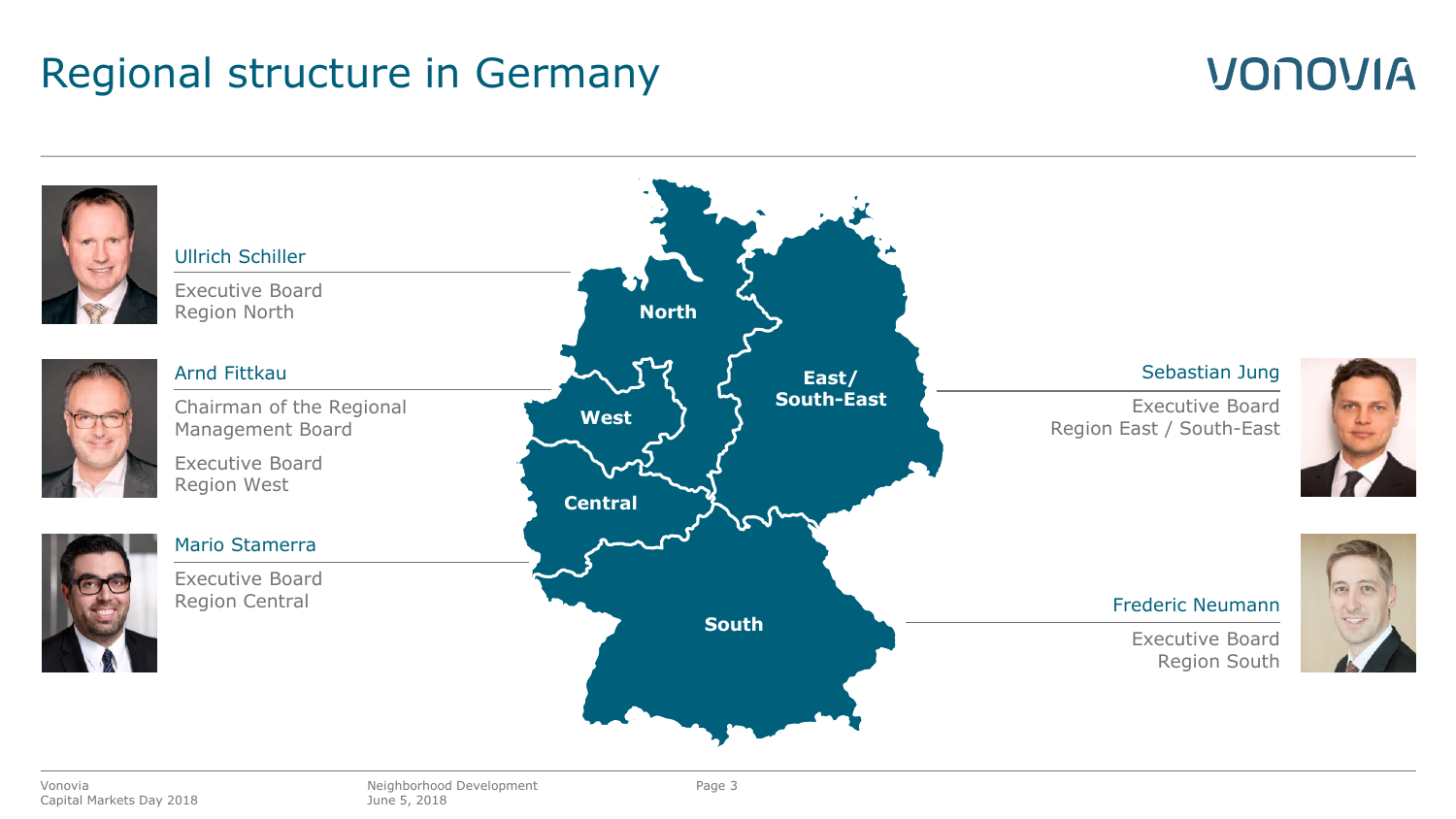# Approach for Vonovia Neighborhood Development further developed



Screening and profound analysis of underdeveloped urban districts with value upside potential of portfolio and significant market share



Developing a specific "master plan" for the district combing tailored mix of investments (modernization, space creation, optimize apartments e.g.) and timeline



Neighborhood Development as multiyear strategy and investment project is a fullscale approach developing entire districts taking into account economic, infrastructural and social criteria

VONOVIA



Changing image of whole district and tailored investment measures in combination create additional value potential

 $\mathbf{O}^{\mathbf{O}}$ 

Communication concept for partners, stakeholders and participation of customers is vital

Vonovia as a strong and reliable partner for customers, municipalities, social and political stakeholders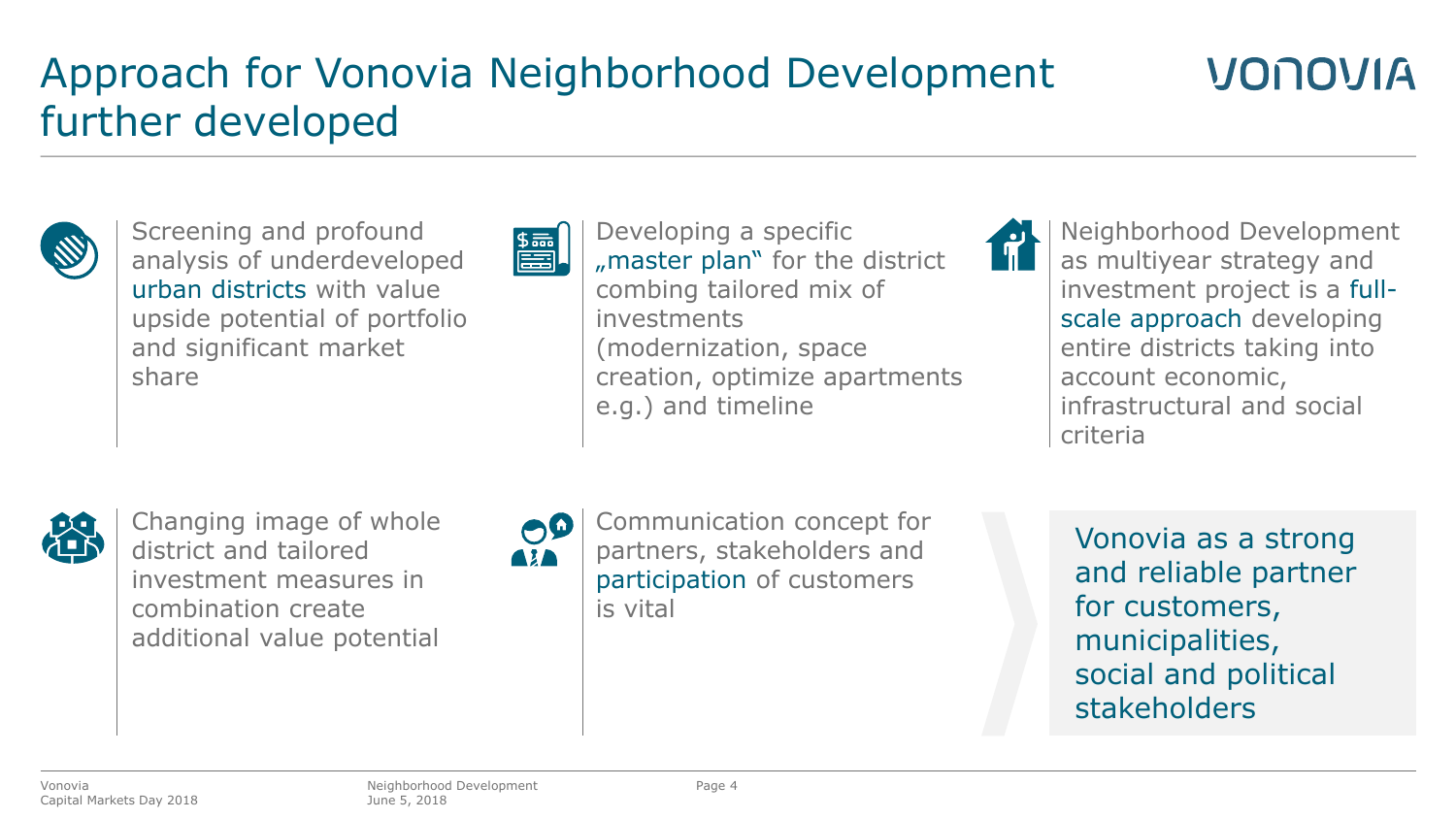### Neighborhood development pipeline Total investment approx.  $€$  450 million (6,560 units)

| <b>Cordina La La La</b><br>$\ln u \times \ln$ | <b>Bielefeld (2017)</b> Sennestadt<br>No. of apartments<br>Duration (planned)<br>Invest             | 302<br>3 years<br>€ 14 million          |
|-----------------------------------------------|-----------------------------------------------------------------------------------------------------|-----------------------------------------|
|                                               | <b>Dortmund (2017)</b> Westerfilde North+South<br>No. of apartments<br>Duration (planned)<br>Invest | 639<br>3 years<br>€ 23 million          |
|                                               | <b>Essen (2016)</b> Eltingviertel district<br>No. of apartments<br>Duration (planned)<br>Invest     | 420<br>5 years<br>€ 27 million          |
|                                               | Aachen (2016) Preuswald district<br>No. of apartments<br>Duration (planned)<br>Invest               | 397<br>3 years<br>$\epsilon$ 10 million |
|                                               | Hamburg (2018) Wilhelmsburg district<br>No. of apartments<br>Duration (planned)<br>Invest           | 1,451<br>4 years<br>€ 85 million        |



| Kiel (2018) Gaarden (Förde)<br>No. of apartments<br>Duration (planned)<br>Invest                 | 682<br>6 years<br>€ 32 million    |                         |
|--------------------------------------------------------------------------------------------------|-----------------------------------|-------------------------|
| <b>Berlin (2017)</b> Lettekiez neighborhood<br>No. of apartments<br>Duration (planned)<br>Invest | 919<br>3 years<br>€ 36 million    | 情<br>presistas I<br>Ħ   |
| Berlin (2017) Tegel district, Ziekowkiez<br>No. of apartments<br>Duration<br>Invest              | 1,100<br>6 years<br>€ 156 million | <b>THE AN ITTLE THE</b> |
| <b>Berlin (2016)</b> African Quarter<br>No. of apartments<br>Duration (planned)<br>Invest        | 422<br>5 years<br>€ 41 million    |                         |
| Frankfurt (2017) Knorr district<br>No. of apartments<br>Duration (planned)<br>Invest             | 150<br>2 years<br>€ 14 million    |                         |
| Frankfurt (2018) Fuchstanzstrasse<br>No. of apartments<br>Duration (planned)                     | 78<br>2 years                     |                         |

VONOVIA

Invest € 6 million

| Opportuni-                                 | <b>Bonn</b> Tannenbusch district                              | Nuremberg Gartenstadt district    Dresden Altgruna district |                                         |
|--------------------------------------------|---------------------------------------------------------------|-------------------------------------------------------------|-----------------------------------------|
| ties being                                 | <b>Dresden</b> Neustädter Markt district   Munich Volmstrasse |                                                             | <b>II Kiel</b> Mettenhof district       |
| prepared for                               | <b>Dresden</b> Johannstadt district                           | <b>Dresden</b> Altreick                                     | <b>Um</b> Dichterviertel district       |
| <b>2018 and</b><br>Kiel Mettenhof district |                                                               | <b>Hamburg</b> Steilshoop district                          | <b>II Kornwestheim</b> Südkorn district |
| beyond                                     | <b>Munich</b> Bauernfeind district                            | <b>Hamburg</b> Eidelstedt district                          |                                         |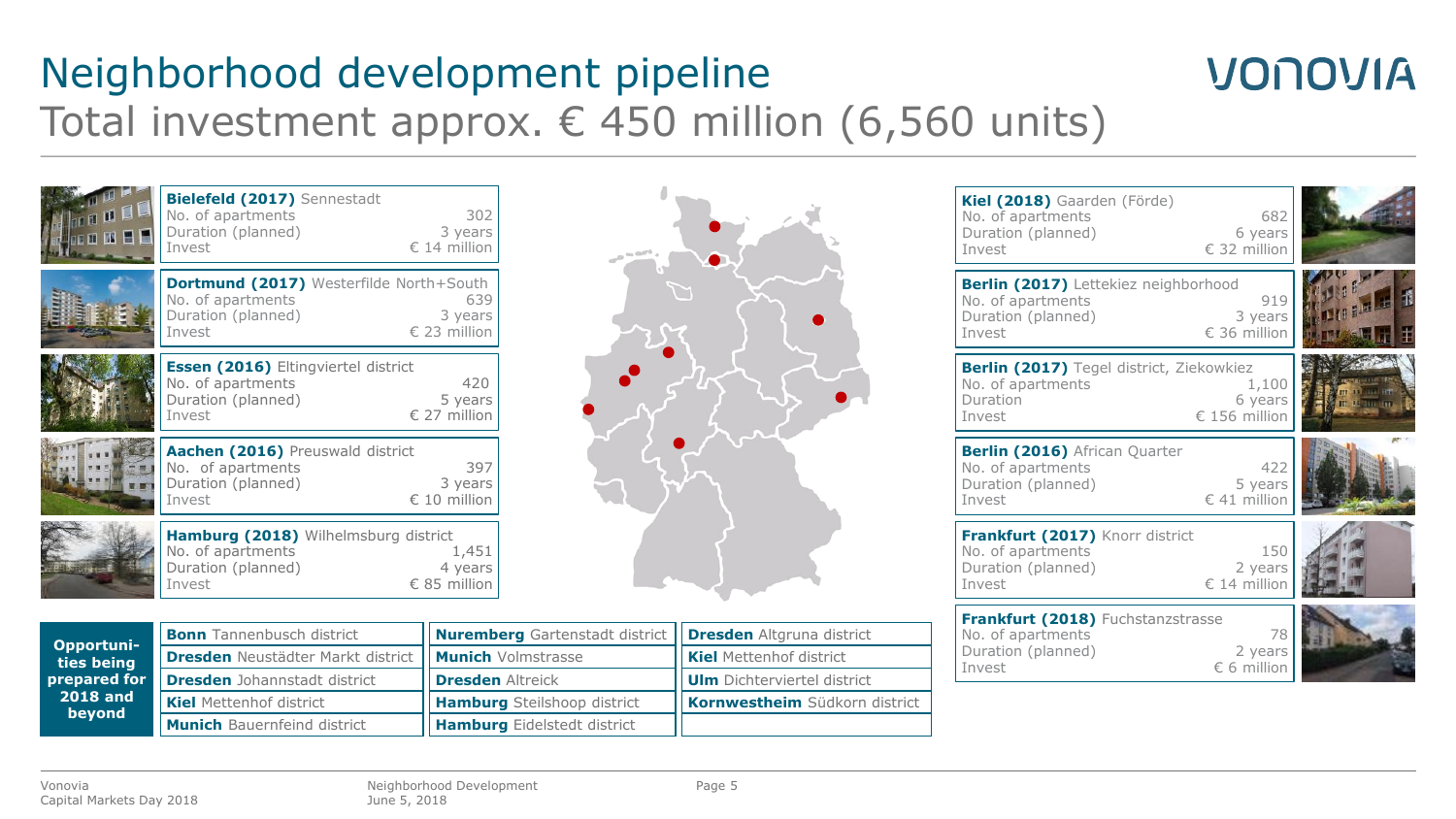



Neighborhood development

Berlin Tegel Ziekowkiez

Excursus: cooperation with Johanniter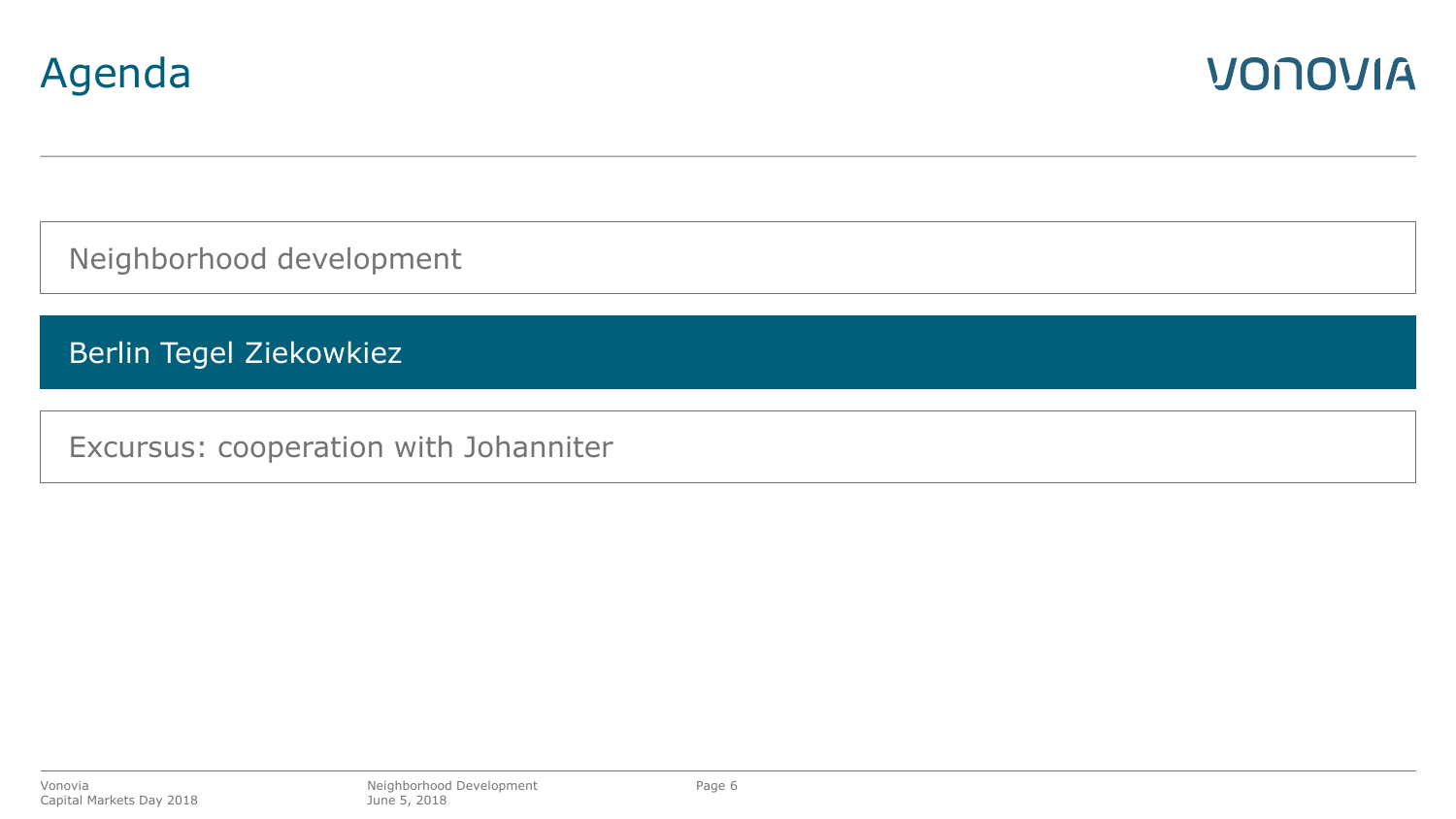### Berlin Tegel Ziekowkiez Residential area currently in hibernation

### VONOVIA

#### Berlin Ziekowkiez (2018)



- $\geq$ Contiguous residential area
- Great infrastructure & high recreational value
- Various challenges  $\geq$ 
	- Investment potential
	- Tenant structure
	- Specific charm
	- Political & social pressure
- High new construction potential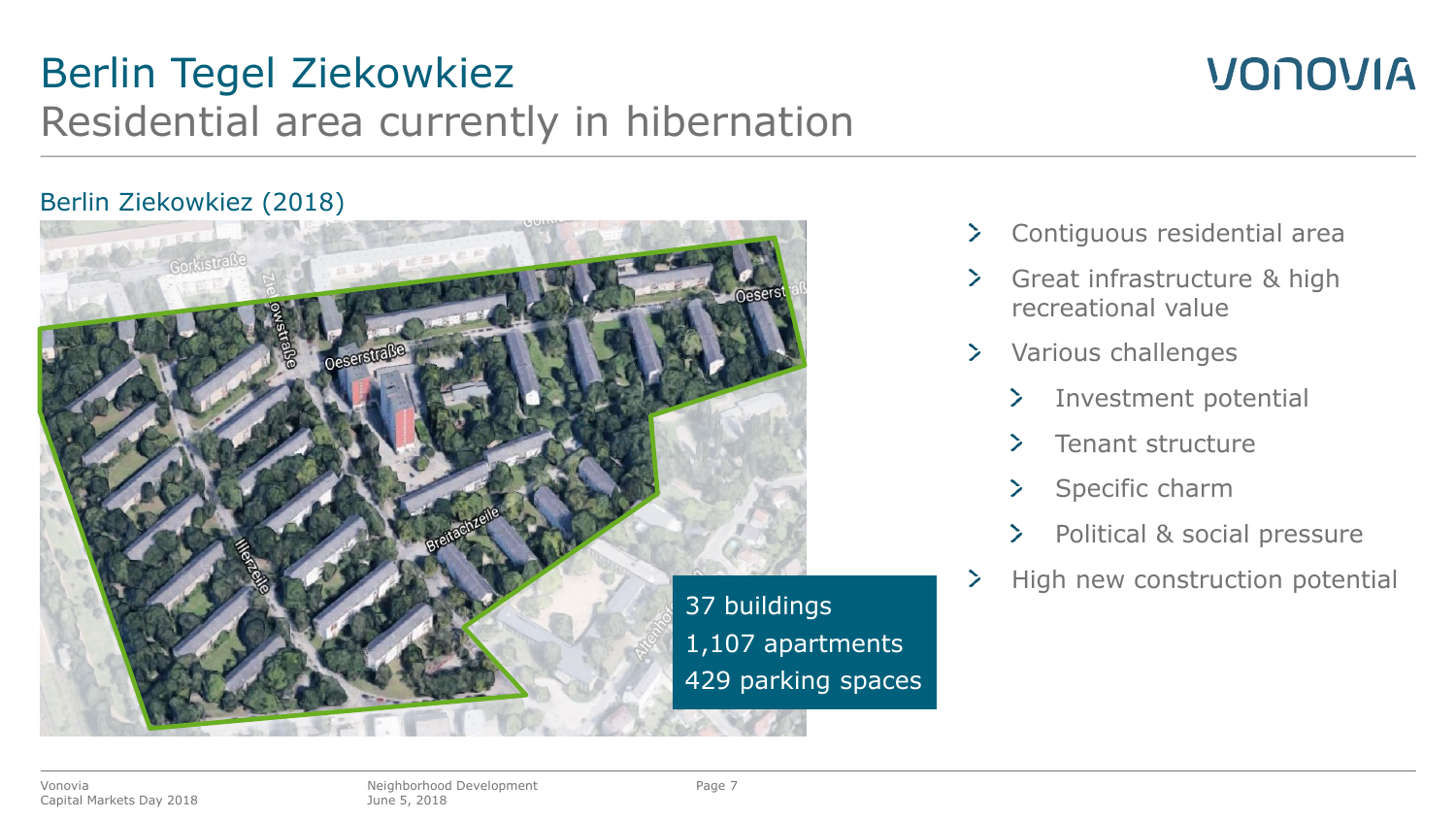#### Neighborhood impressions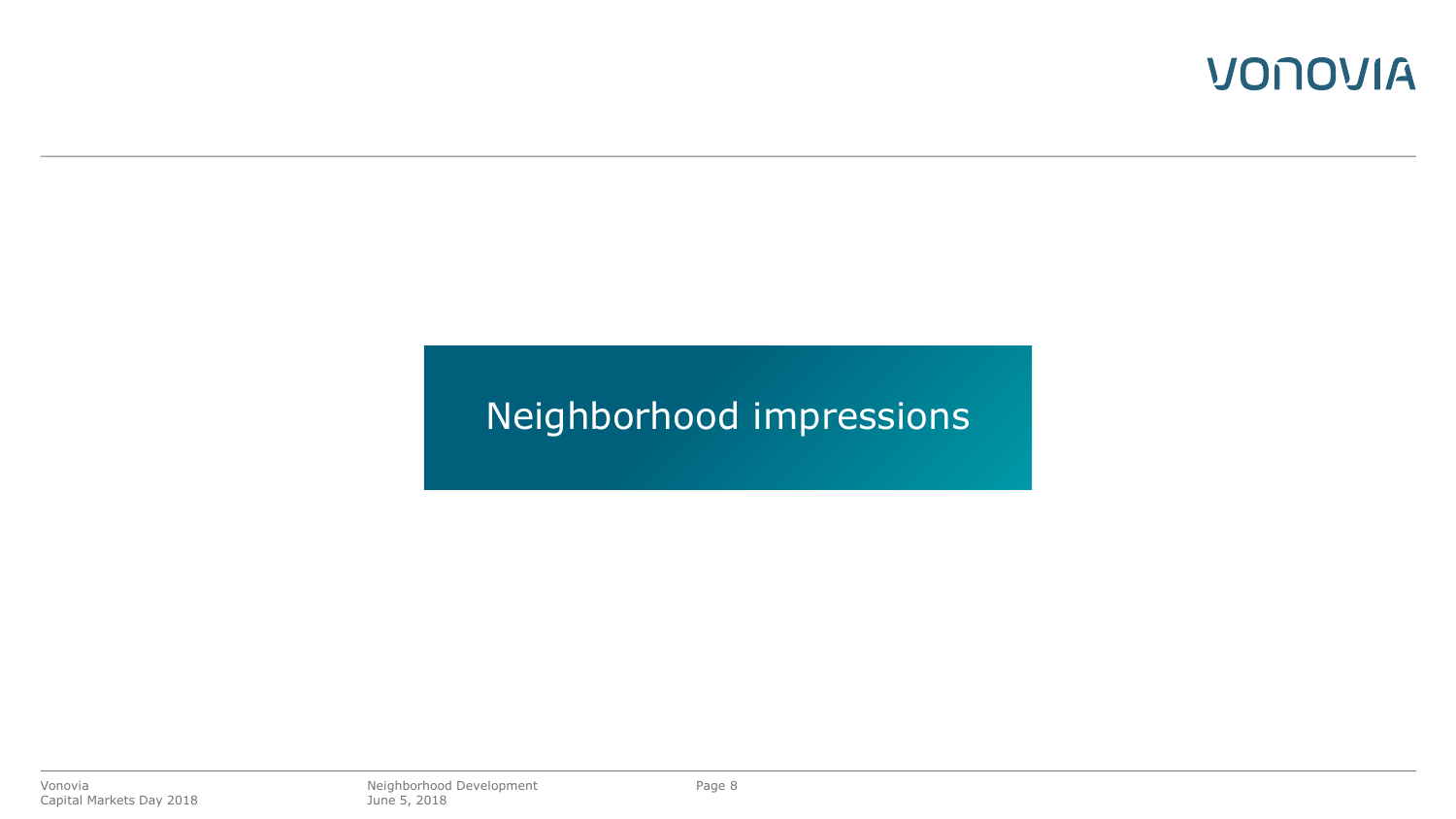### Integrated neighborhood development to realize the maximum investment potential

Neighborhood development Berlin Ziekowkiez

| Serial new<br>construction &<br>building extensions | Socially responsible<br>building<br>modernization  | Profitable modernization<br>of vacant flats       |
|-----------------------------------------------------|----------------------------------------------------|---------------------------------------------------|
| Smart residential<br>environment design             | <b>Tailored</b><br>service offers &<br>cooperation | Comprehensive<br>participation &<br>communication |

**VONOVIA**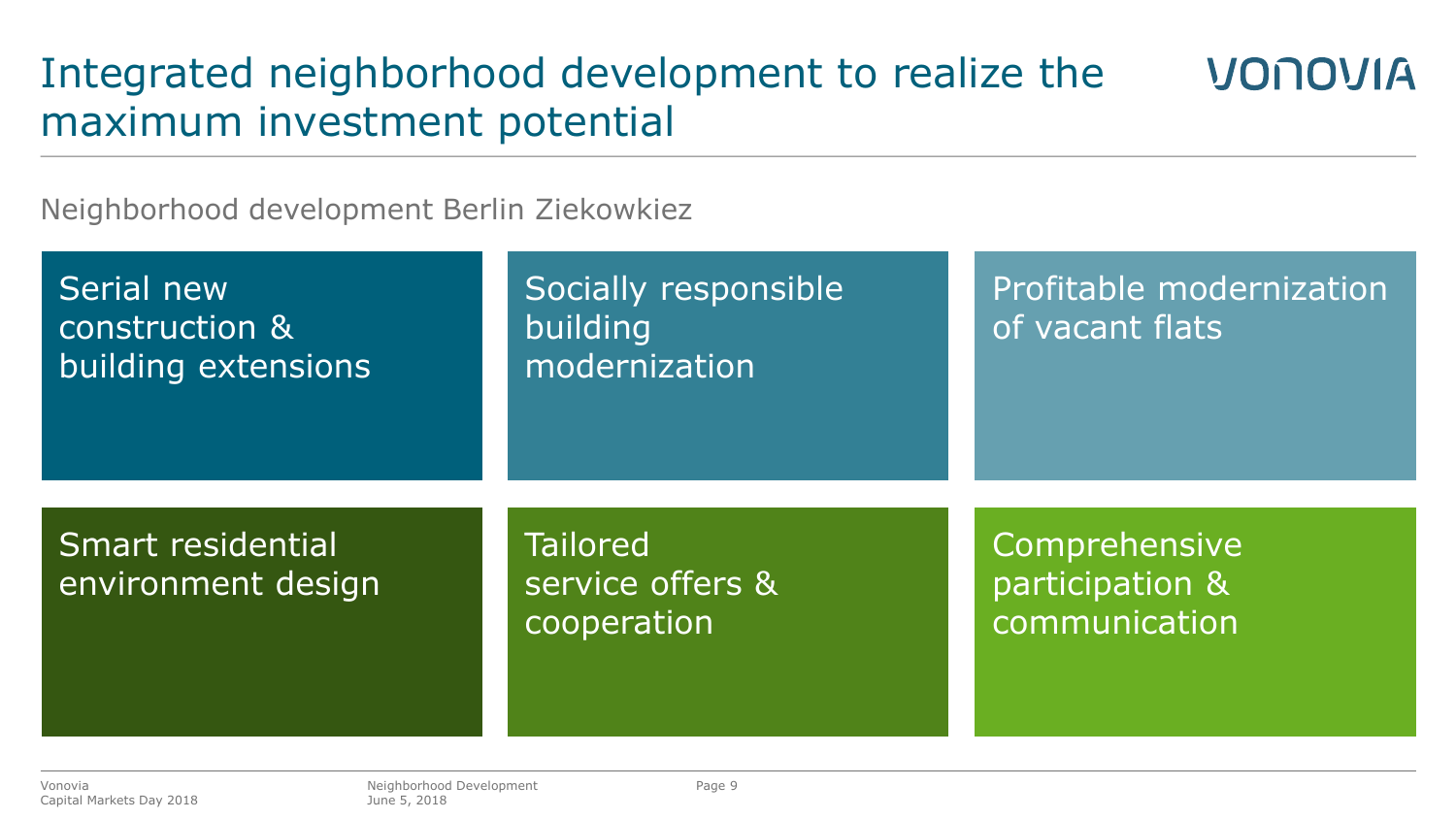#### Current master plan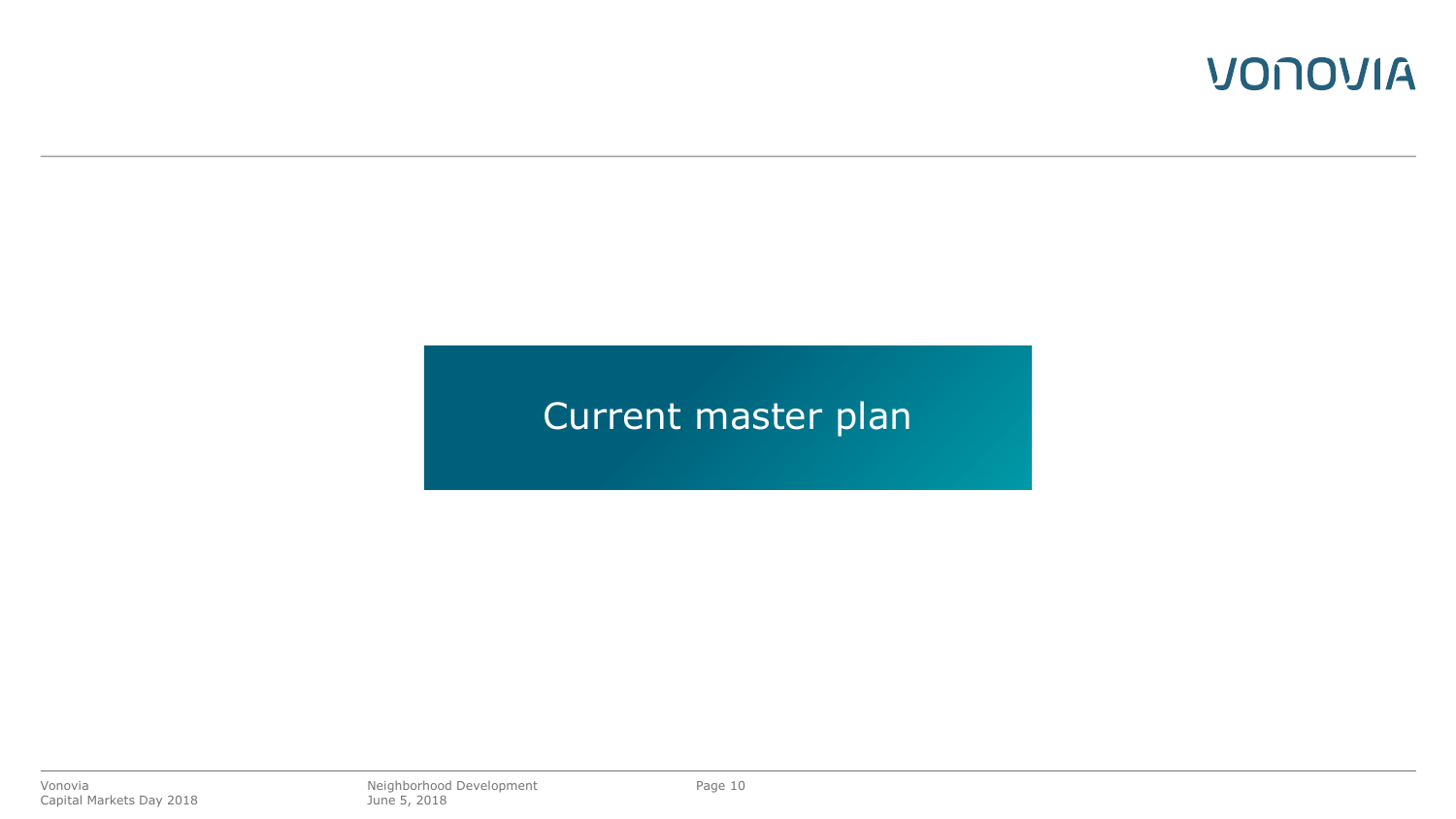# Modernization of multistory apartment houses as departure point

# Multistory apartment houses (May 2018) 2 buildings 145 apartments

#### "Socially responsible" modernization

- Age appropriate living & cooperation
	- $\sum_{i=1}^{n}$ Johanniter - lighthouse character

VONOVIA

- $\sum$ Tenant fluctuation
- Attractive business case
- $\sum$ Creating of a neighborhood center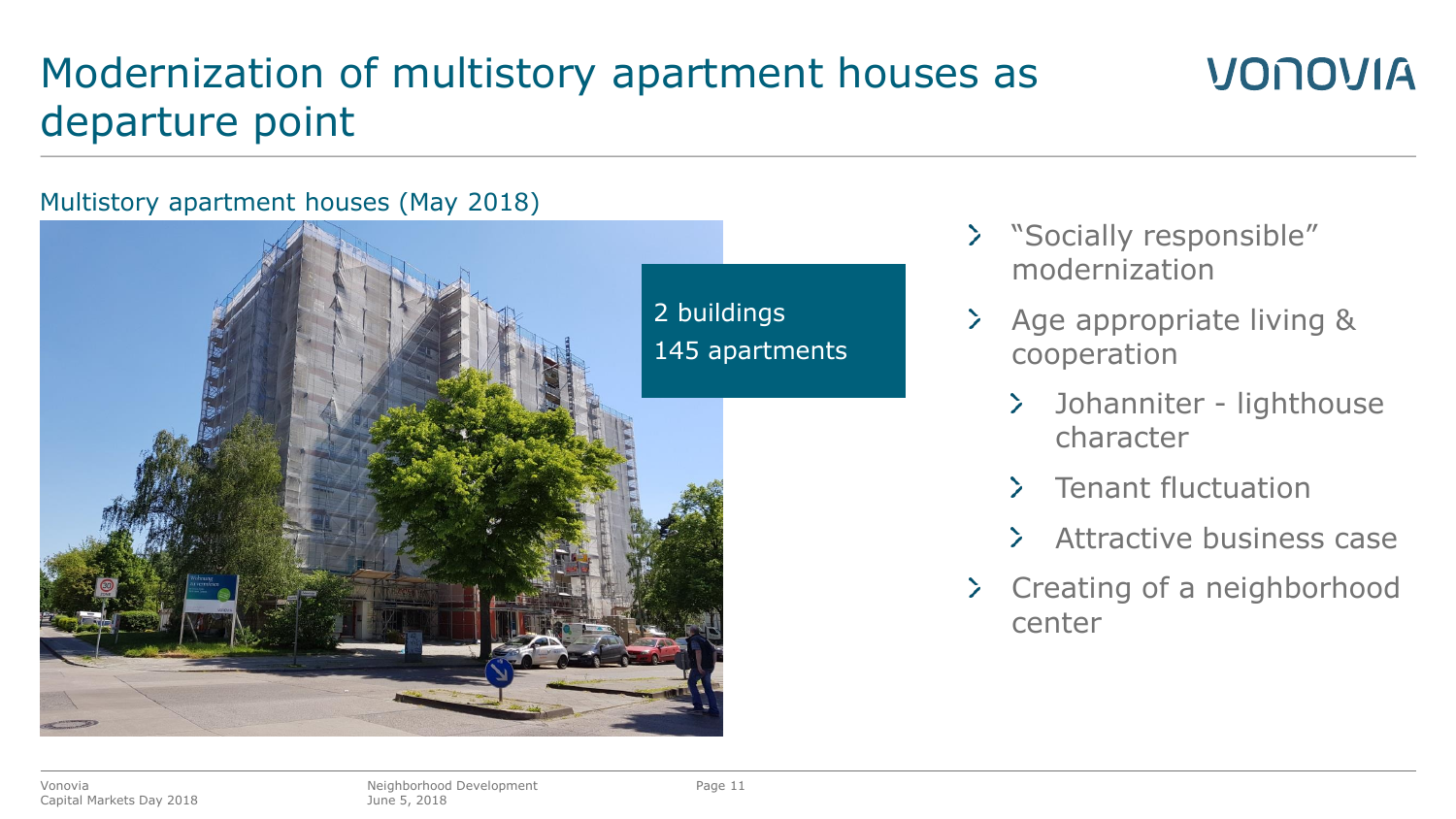



Neighborhood development

Berlin Tegel Ziekowkiez

Excursus: cooperation with Johanniter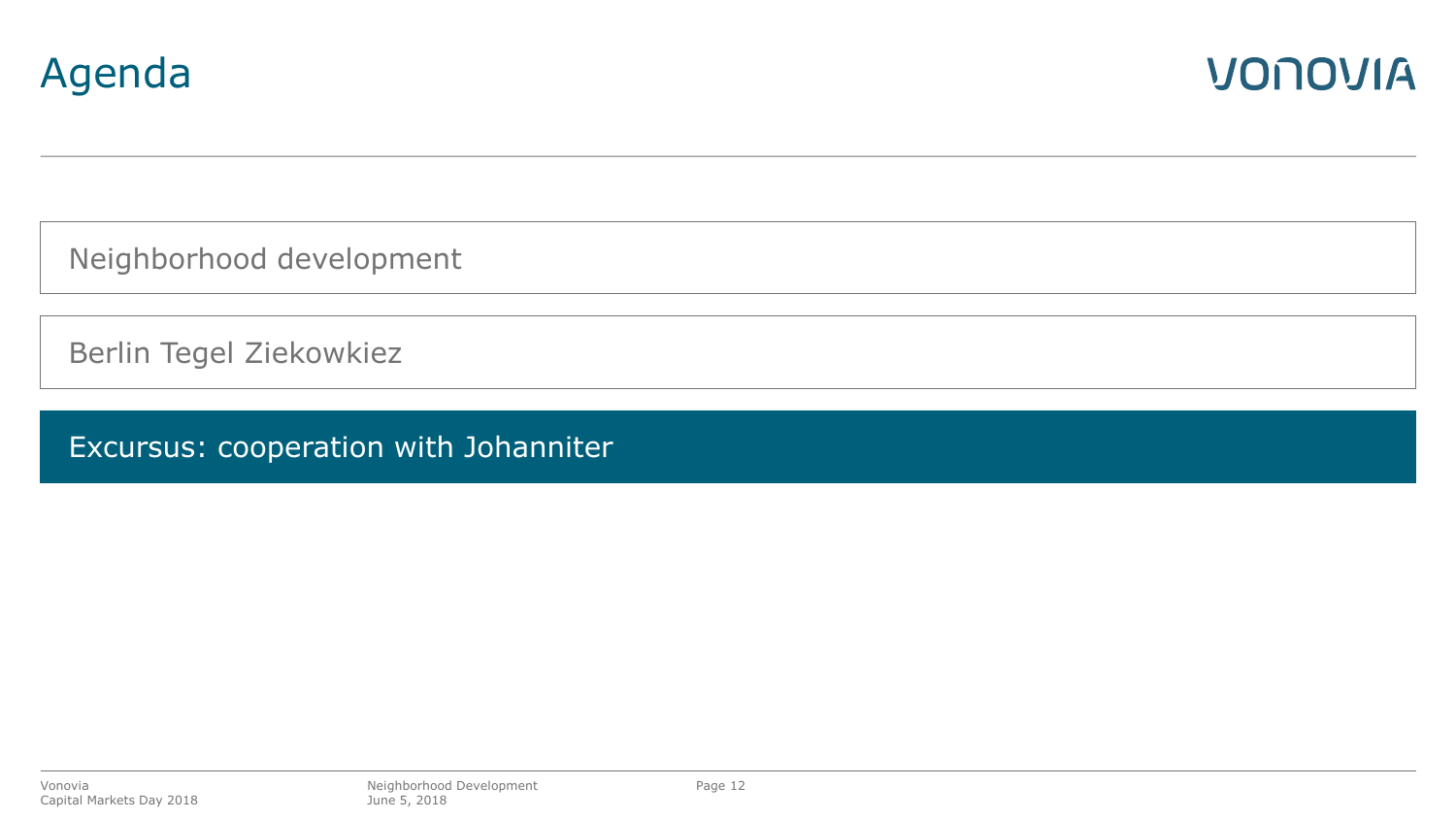# Cooperation with Johanniter – assisted living for elderly tenants in apartment buildings

#### VONOVIA



- Renovation and provision of building and meeting ≻ places
- Customization of floor plans and facilities ≻
- $\geq$ **Marketing**



VONOVIA

DIE<br>Johanniter.

- Social assistance for tenants ≻
- Organization of events ≻
- Offer of optional services  $\geq$

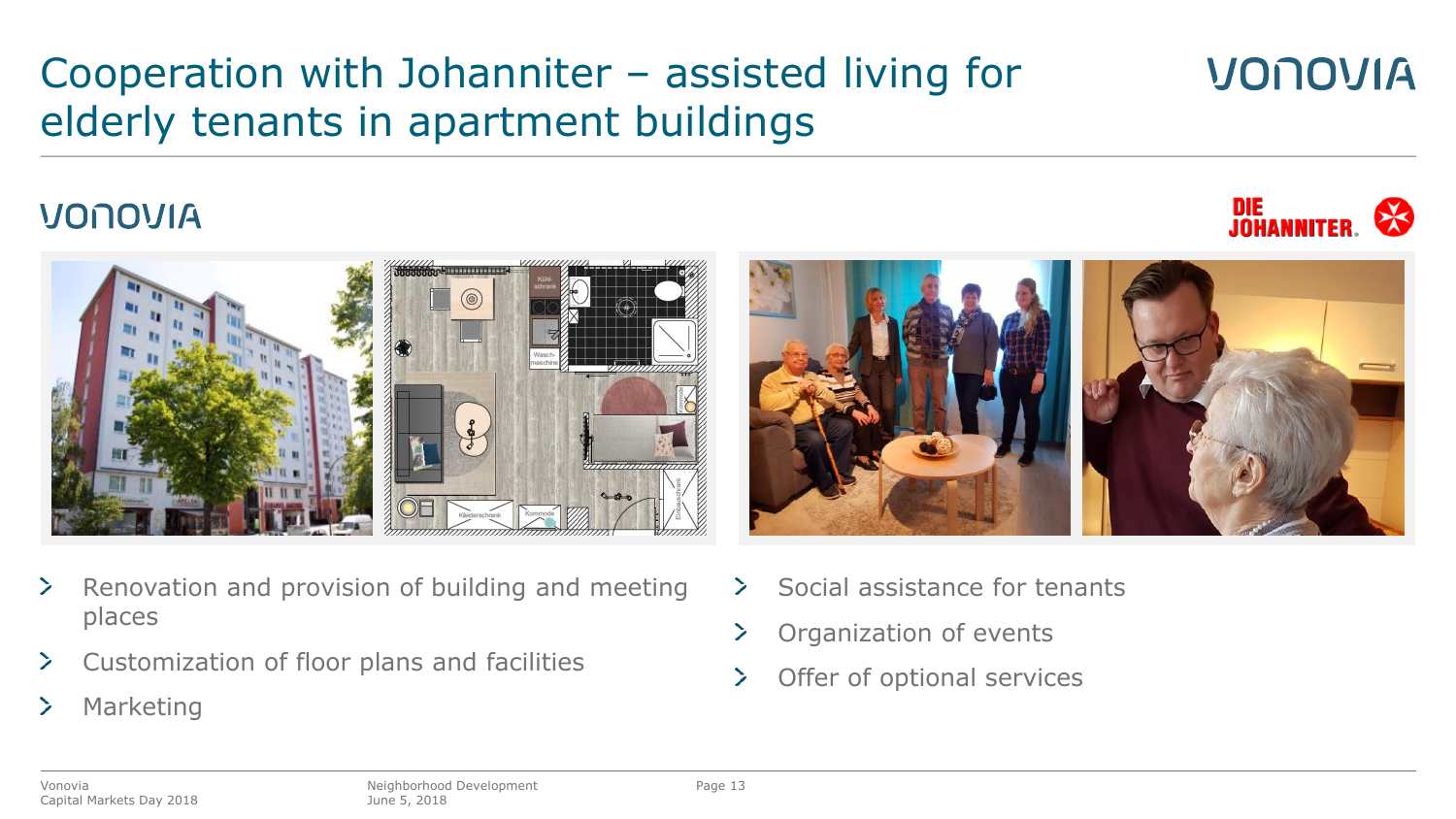### Primarily the cooperation is a marketing tool for us

Benefits for Vonovia: